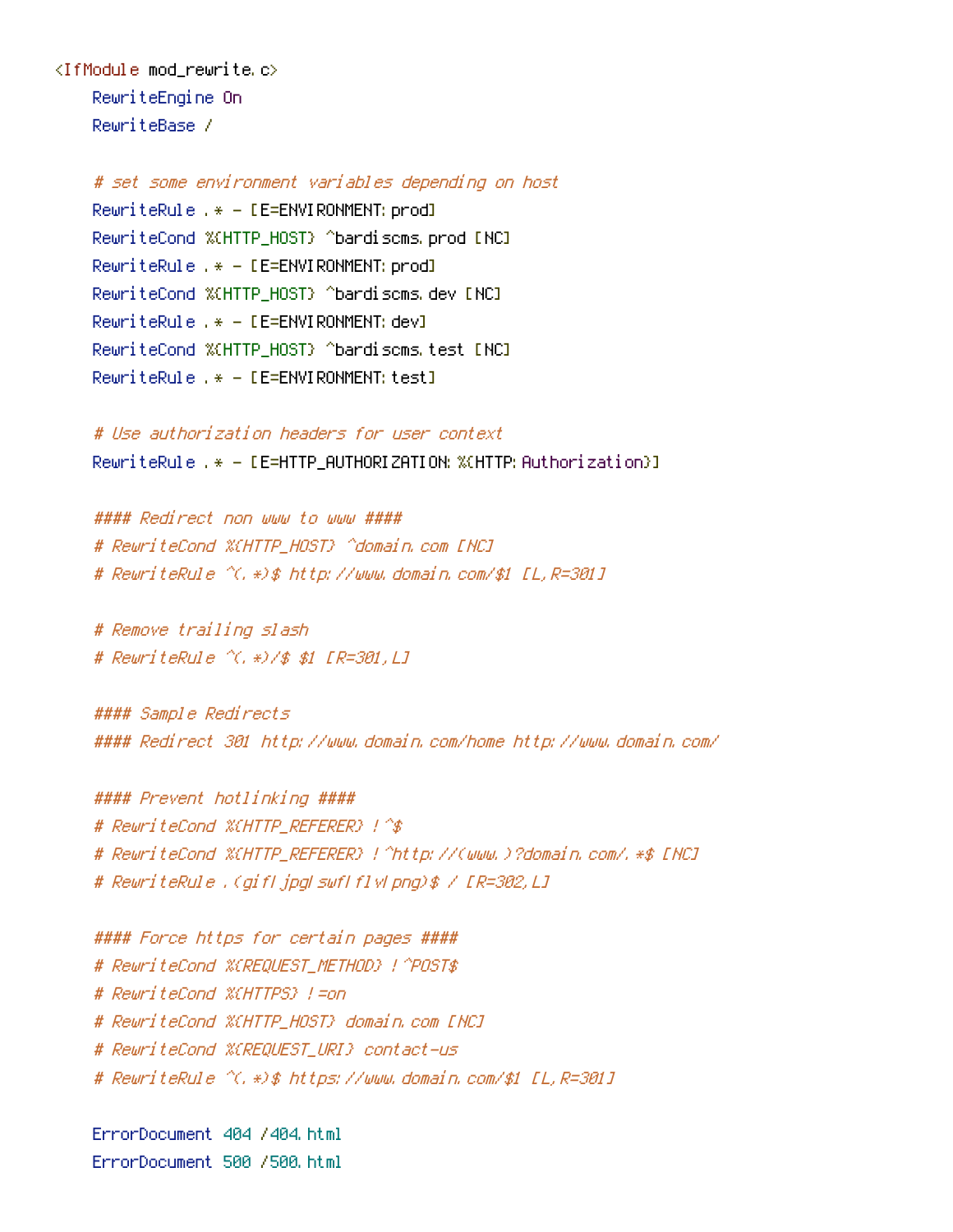#### Security restrictions ####

# proc/self/environ? no way!

RewriteCond %{QUERY\_STRING} proc/self/environ [OR] # Block out any script trying to set <sup>a</sup> mosConfig value through the URL RewriteCond %{QUERY\_STRING} mosConfig\_[a-zA-Z\_]{1,21}(=|\%3D) [OR] # Block out any script trying to base64\_encode crap to send via URL RewriteCond %{QUERY\_STRING} base64\_encode.\*(.\*) [OR] # Block out any script that includes <sup>a</sup> <script> tag in URL RewriteCond %{QUERY\_STRING} (<|%3C).\*script.\*(>|%3E) [NC,OR] # Block out any script trying to set <sup>a</sup> PHP GLOBALS variable via URL RewriteCond %{QUERY\_STRING} GLOBALS(=|[|\%[0-9A-Z]{0,2}) [OR] # Block out any script trying to modify <sup>a</sup> \_REQUEST variable via URL RewriteCond %{QUERY\_STRING} \_REQUEST(=|[|\%[0-9A-Z]{0,2}) # Send all blocked request to homepage with 403 Forbidden error! RewriteRule ^(.\*)\$ app.php [QSA,L]

RewriteCond %{REQUEST\_URI} ^/admin(/.\*|)\$ [NC] RewriteCond %{REQUEST\_FILENAME} !-f RewriteRule  $^{\sim}$ (,  $\ast$ )\$ app\_admin.php [QSA,L]

RewriteCond %{REQUEST\_URI} !^/admin(/.\*|)\$ [NC] RewriteCond %{REQUEST\_FILENAME} !-f RewriteCond %{ENV:ENVIRONMENT} test RewriteRule ^(.\*)\$ app\_test.php [QSA,L]

RewriteCond %{REQUEST\_URI} !^/admin(/.\*|)\$ [NC] RewriteCond %{REQUEST\_FILENAME} !-f RewriteCond %{ENV:ENVIRONMENT} dev RewriteRule ^(.\*)\$ app\_dev.php [QSA,L]

RewriteCond %{REQUEST\_URI} !^/admin(/.\*|)\$ [NC] RewriteCond %{REQUEST\_FILENAME} !-f RewriteCond %{ENV:ENVIRONMENT} prod RewriteRule ^(.\*)\$ app.php [QSA,L]

</IfModule>

<IfModule !mod\_rewrite.c>  $\triangleleft$ IfModule mod alias.c $>$ # When mod\_rewrite is not available, we instruct <sup>a</sup> temporary redirect of # the start page to the front controller explicitly so that the website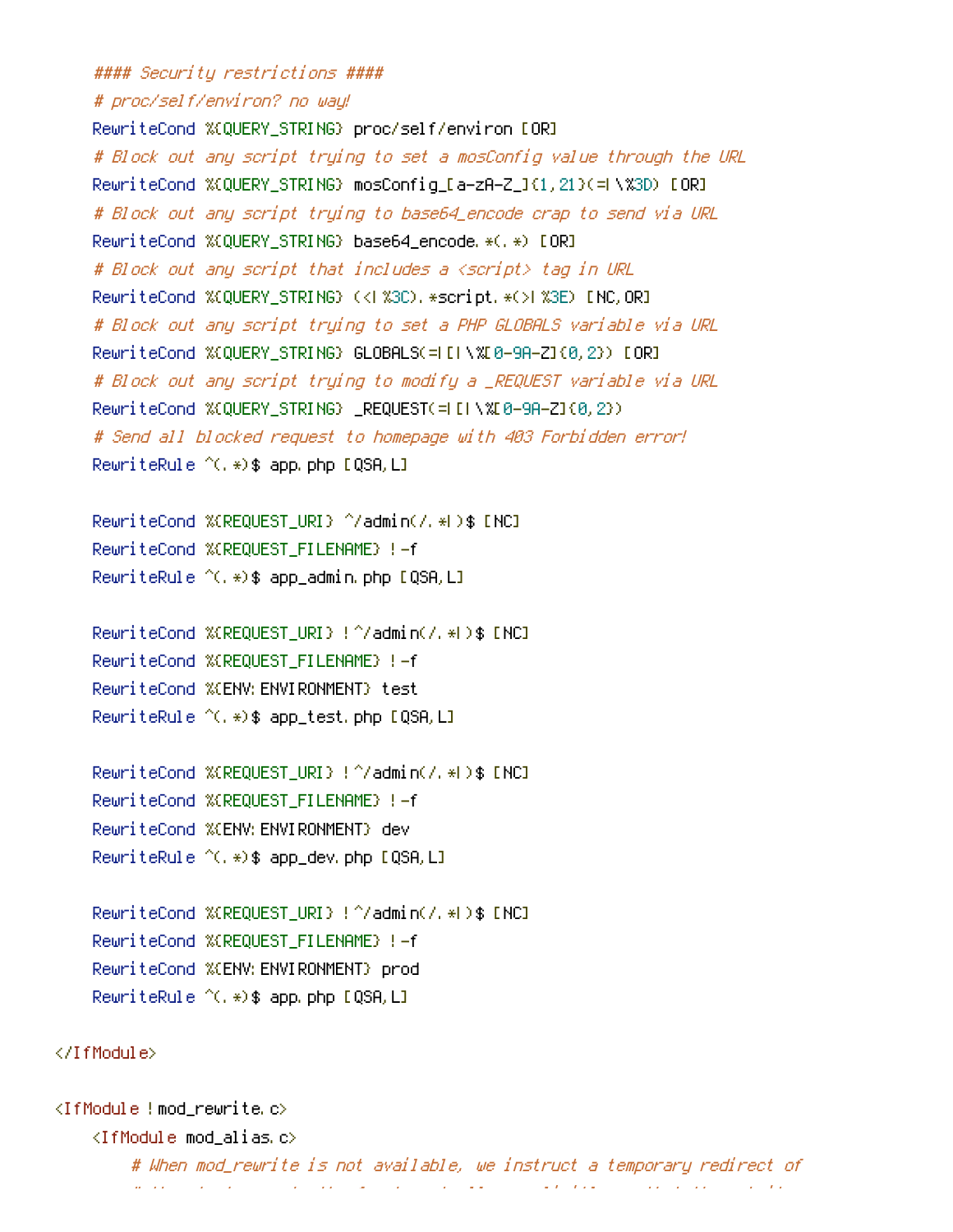```
# the start page to the front controller explicitly so that the website
        # and the generated links can still be used.
        RedirectMatch 302 ^/$ /app.php/
        # RedirectTemp cannot be used instead
    </IfModule>
</IfModule>
```

```
# Use the front controller as index file. It serves as a fallback solution when
# every other rewrite/redirect fails (e.g. in an aliased environment without
# mod_rewrite). Additionally, this reduces the matching process for the
# start page (path "/") because otherwise Apache will apply the rewriting rules
# to each configured DirectoryIndex file (e.g. index.php, index.html, index.pl).
# DirectoryIndex app.php
```
#### Disable server signature ServerSignature Off

#### disable directory browsing Options All -Indexes

#### Set the timezone # SetEnv TZ Europe/London

#### Always download attachments

AddType application/octet-stream .pdf AddType application/octet-stream .zip

```
#
#### Optimize ####
#
```
### #### Gzip Files ####

<ifModule mod\_deflate.c> AddOutputFilterByType DEFLATE text/html text/xml text/css text/plain AddOutputFilterByType DEFLATE image/svg+xml application/xhtml+xml application/xml AddOutputFilterByType DEFLATE application/rdf+xml application/rss+xml application/atom+xml AddOutputFilterByType DEFLATE text/javascript application/javascript application/x-javascript application AddOutputFilterByType DEFLATE application/x-font-ttf application/x-font-otf AddOutputFilterByType DEFLATE font/truetype font/opentype </ifModule>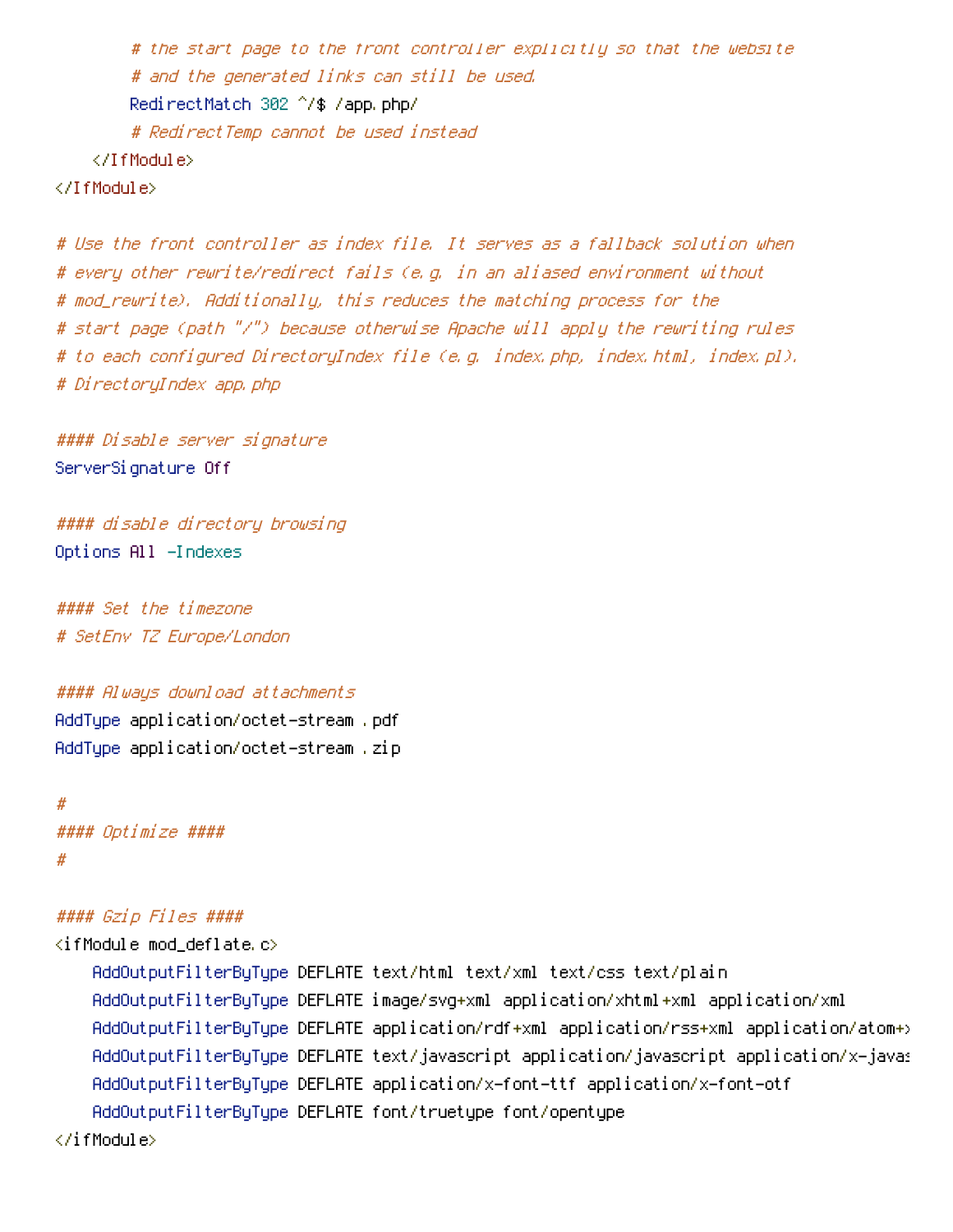# #### Set headers  $\langle$ ifModule mod headers.c $\rangle$ #### IE Header append X-UA-Compatible "IE=Edge,chrome=1"

#### P3P Header of IE issues with 3rd party coockies Header append P3P: "cp=BardisCMS"

#### #### Security Hardening

# Vivid Matter - Bulletproof Header Security # Don't allow pages to be framed externally - Defends against CSRF # Prevent Clickjacking Header append X-Frame-Options "deny"

# Turn on IE8-IE9 XSS prevention tools Header append X-XSS-Protection "1; mode=block"

# Prevent mime based attacks Header append X-Content-Type-Options "nosniff"

# Disable server signature Header append ServerSignature "Off" Header append ServerTokens "Prod"

#### Set the content language header Header append Content-Language en

#### Set the Creator Header append X-Created-By "George Bardis - george@bardis.info"

#### Set the Version Header append X-Version "0.0.1"

Header always unset link Header always unset Server Header always unset X-Pingback

# Only allow JavaScript from the same domain to be run. # Don't allow inline JavaScript to run. #Header set X-Content-Security-Policy "allow 'self';"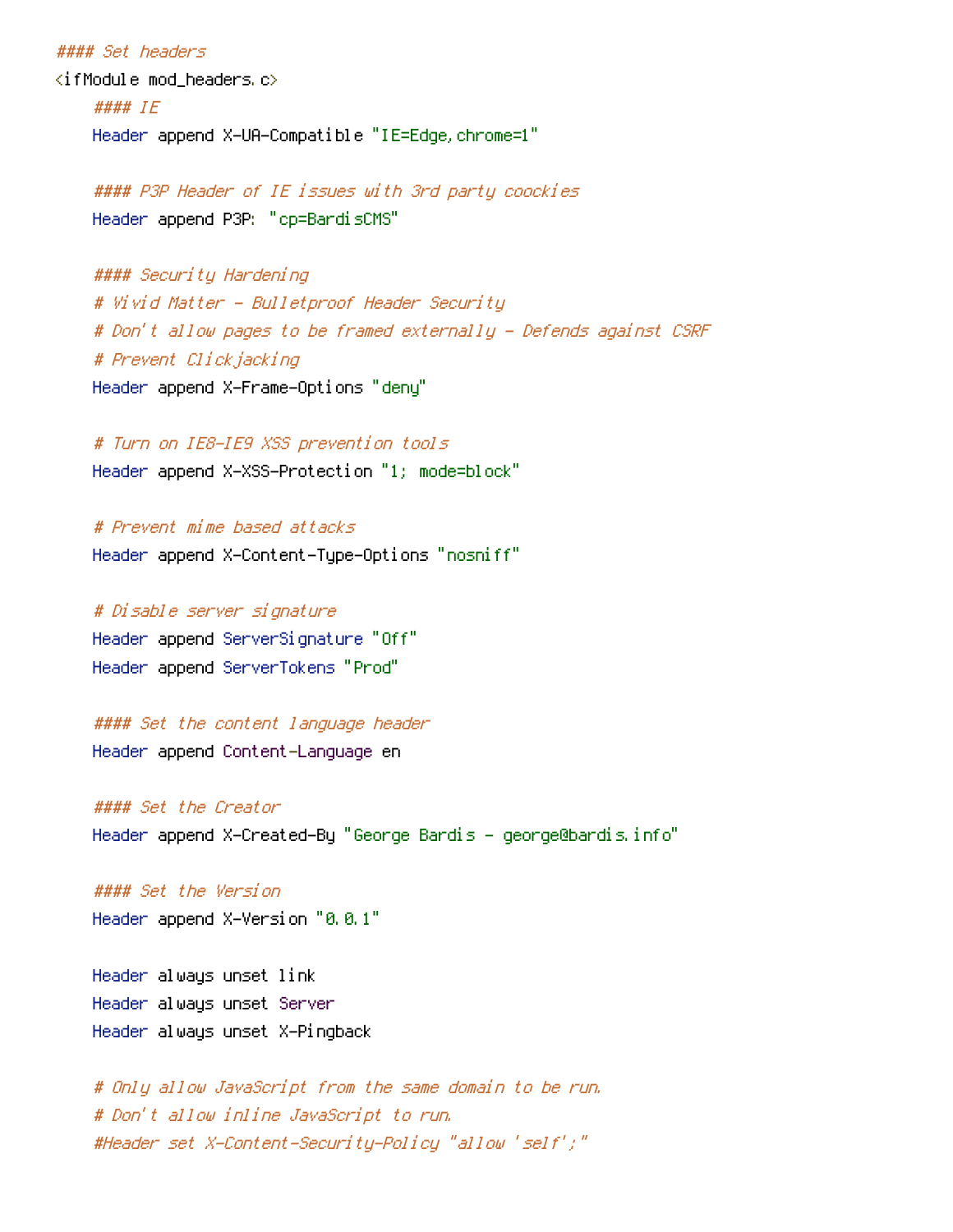# Control Cross-Domain Policies #Header set X-Permitted-Cross-Domain-Policies "master-only"

# Tell the browser to attempt the HTTPS version first #Header always set Strict-Transport-Security "max-age=157680000" </ifModule>

```
# By default allow cross-origin access to web fonts.
<IfModule mod_headers.c>
    <FilesMatch "\.(eot|otf|tt[cf]|woff2?)$">
        Header always set Access-Control-Allow-Origin "*"
    </FilesMatch>
</IfModule>
```
#### #### Cache-Control Headers ####

```
\langleifModule mod headers.c\rangle<filesMatch "\.(ico|jpe?g|png|gif|swf|eot|otf|tt[cf]|woff2?)$">
        Header always set Cache-Control "public"
    </filesMatch>
    <filesMatch "\.(css)$">
        Header always set Cache-Control "public"
    </filesMatch>
    \langlefilesMatch "\.(is)$">
        Header always set Cache-Control "public"
    </filesMatch>
    #### Disable Cache for generted pages ####
    <filesMatch "\.(x?html?|php)$">
        # Header set Cache-Control "private, no-cache, no-store, must-revalidate"
        # Header set Pragma "no-cache"
        # Header set Expires "-1"
    </filesMatch>
</ifModule>
#### HTTP ETag header ####
```
# FileETag None

```
#### Expire Headers ####
<IfModule mod_expires.c>
```
<FilesMatch "\.(appcache|crx|css|eot|gif|htc|ico|jpe? g|js|m4a|m4v|manifest|mp4|oex|oga|ogg|ogv|otf|pdf|png|safariextz|svg|svgz|ttf|vcf|webm|webp|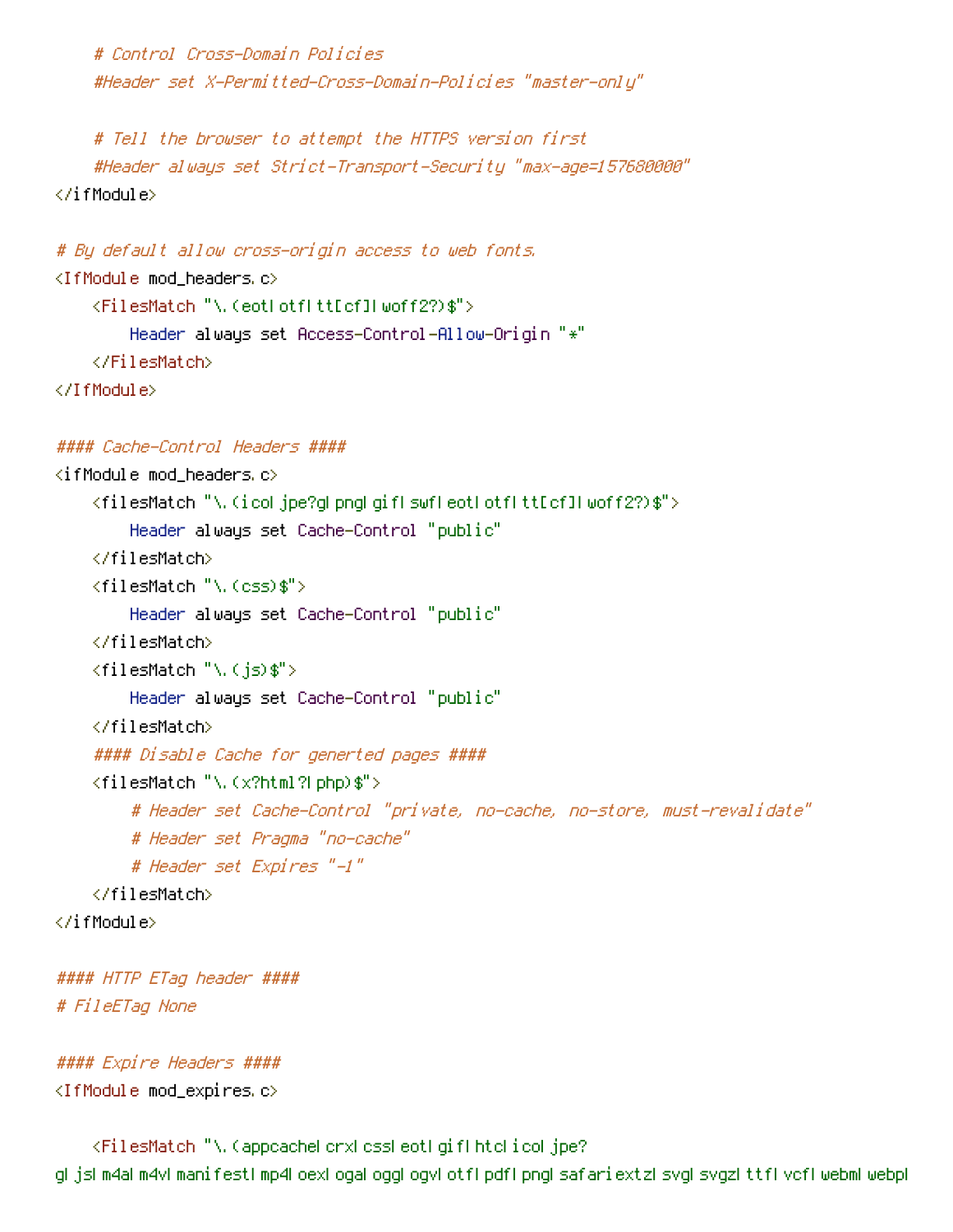Header always unset X-UA-Compatible </FilesMatch>

```
ExpiresActive On
    #ExpiresDefault A3600
    ExpiresByType image/x-icon A2592000
    ExpiresByType application/x-javascript A604800
    ExpiresByType text/css A604800
    ExpiresByType image/gif A2592000
    ExpiresByType image/png A2592000
    ExpiresByType image/jpeg A2592000
    ExpiresByType text/plain A86400
    ExpiresByType application/x-shockwave-flash A2592000
    ExpiresByType video/x-flv A2592000
    ExpiresByType application/pdf A2592000
    #ExpiresByType text/html A3600
</IfModule>
# Send the CORS header for images when browsers request it.
<IfModule mod_setenvif.c>
    <IfModule mod_headers.c>
       <FilesMatch "\.(cur|gif|ico|jpe?g|png|svgz?|webp)$">
           SetEnvIf Origin ":" IS_CORS
           Header always set Access-Control-Allow-Origin "*" env=IS_CORS
       </FilesMatch>
    </IfModule>
</IfModule>
# ----------------------------------------------------------------------------------
# | Spam bots blocking |
```
<IfModule mod\_rewrite.c>

RewriteCond %{HTTP\_USER\_AGENT} ^BlackWidow [OR] RewriteCond %{HTTP\_USER\_AGENT} ^Bot\ mailto:craftbot@yahoo.com [OR] RewriteCond %{HTTP\_USER\_AGENT} ^ChinaClaw [OR] RewriteCond %{HTTP\_USER\_AGENT} ^Custo [OR] RewriteCond %{HTTP\_USER\_AGENT} ^DISCo [OR] RewriteCond %{HTTP\_USER\_AGENT} ^Download\ Demon [OR] RewriteCond %{HTTP\_USER\_AGENT} ^eCatch [OR] RewriteCond %{HTTP\_USER\_AGENT} ^EirGrabber [OR]

# ----------------------------------------------------------------------------------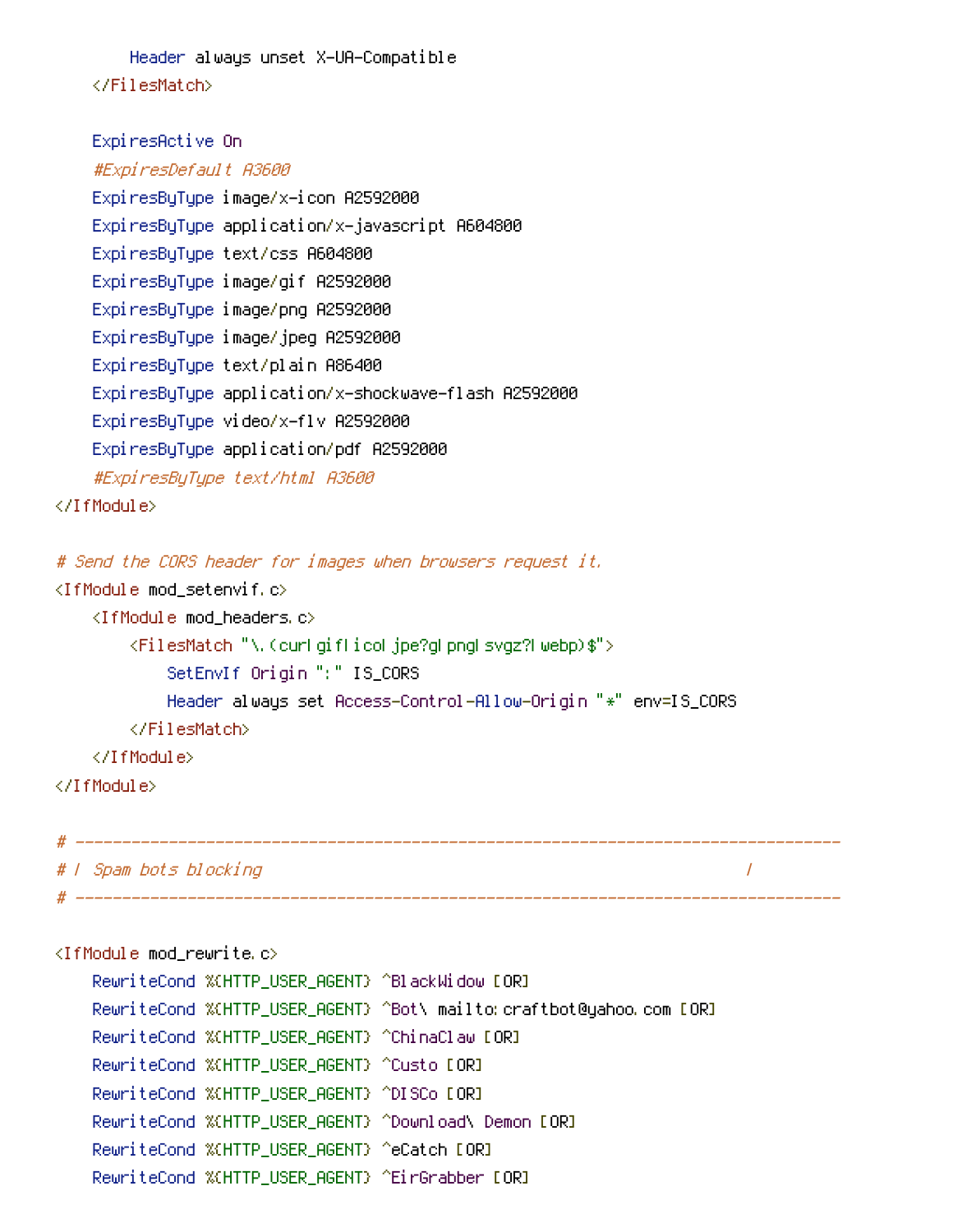RewriteCond %(HTTP\_USER\_AGENT) ^EmailSiphon [OR] RewriteCond %{HTTP\_USER\_AGENT} ^EmailWolf [OR] RewriteCond %{HTTP\_USER\_AGENT} ^Express\ WebPictures [OR] RewriteCond %{HTTP\_USER\_AGENT} ^ExtractorPro [OR] RewriteCond %{HTTP\_USER\_AGENT} ^EueNetIE [OR] RewriteCond %{HTTP\_USER\_AGENT} ^FlashGet [OR] RewriteCond %(HTTP\_USER\_AGENT) ^GetRight [OR] RewriteCond %{HTTP\_USER\_AGENT} ^GetWeb! [OR] RewriteCond %(HTTP\_USER\_AGENT) ^Go!Zilla [OR] RewriteCond %{HTTP\_USER\_AGENT} ^Go-Ahead-Got-It [OR] RewriteCond %{HTTP\_USER\_AGENT} ^GrabNet [OR] RewriteCond %(HTTP\_USER\_AGENT) ^Grafula [OR] RewriteCond %{HTTP\_USER\_AGENT} ^HMView [OR] RewriteCond %{HTTP\_USER\_AGENT} HTTrack [NC,OR] RewriteCond %{HTTP\_USER\_AGENT} ^Image\ Stripper [OR] RewriteCond %{HTTP\_USER\_AGENT} ^Image\ Sucker [OR] RewriteCond %{HTTP\_USER\_AGENT} Indy\ Library [NC,OR] RewriteCond %{HTTP\_USER\_AGENT} ^InterGET [OR] RewriteCond %{HTTP\_USER\_AGENT} ^Internet\ Ninja [OR] RewriteCond %{HTTP\_USER\_AGENT} ^JetCar [OR] RewriteCond %{HTTP\_USER\_AGENT} ^JOC\ Web\ Spider [OR] RewriteCond %{HTTP\_USER\_AGENT} ^larbin [OR] RewriteCond %(HTTP\_USER\_AGENT) ^LeechFTP [OR] RewriteCond %{HTTP\_USER\_AGENT} ^Mass\ Downloader [OR] RewriteCond %{HTTP\_USER\_AGENT} ^MIDown\ tool [OR] RewriteCond %{HTTP\_USER\_AGENT} ^Mister\ PiX [OR] RewriteCond %{HTTP\_USER\_AGENT} ^Navroad [OR] RewriteCond %{HTTP\_USER\_AGENT} ^NearSite [OR] RewriteCond %{HTTP\_USER\_AGENT} ^NetAnts [OR] RewriteCond %(HTTP\_USER\_AGENT) ^NetSpider [OR] RewriteCond %{HTTP\_USER\_AGENT} ^Net\ Vampire [OR] RewriteCond %(HTTP\_USER\_AGENT) ^NetZIP [OR] RewriteCond %{HTTP\_USER\_AGENT} ^Octopus [OR] RewriteCond %{HTTP\_USER\_AGENT} ^Offline\ Explorer [OR] RewriteCond %{HTTP\_USER\_AGENT} ^Offline\ Navigator [OR] RewriteCond %{HTTP\_USER\_AGENT} ^PageGrabber [OR] RewriteCond %{HTTP\_USER\_AGENT} ^Papa\ Foto [OR] RewriteCond %{HTTP\_USER\_AGENT} ^pavuk [OR] RewriteCond %{HTTP\_USER\_AGENT} ^pcBrowser [OR] RewriteCond %(HTTP\_USER\_AGENT) ^RealDownload [OR] RewriteCond %{HTTP\_USER\_AGENT} ^ReGet [OR]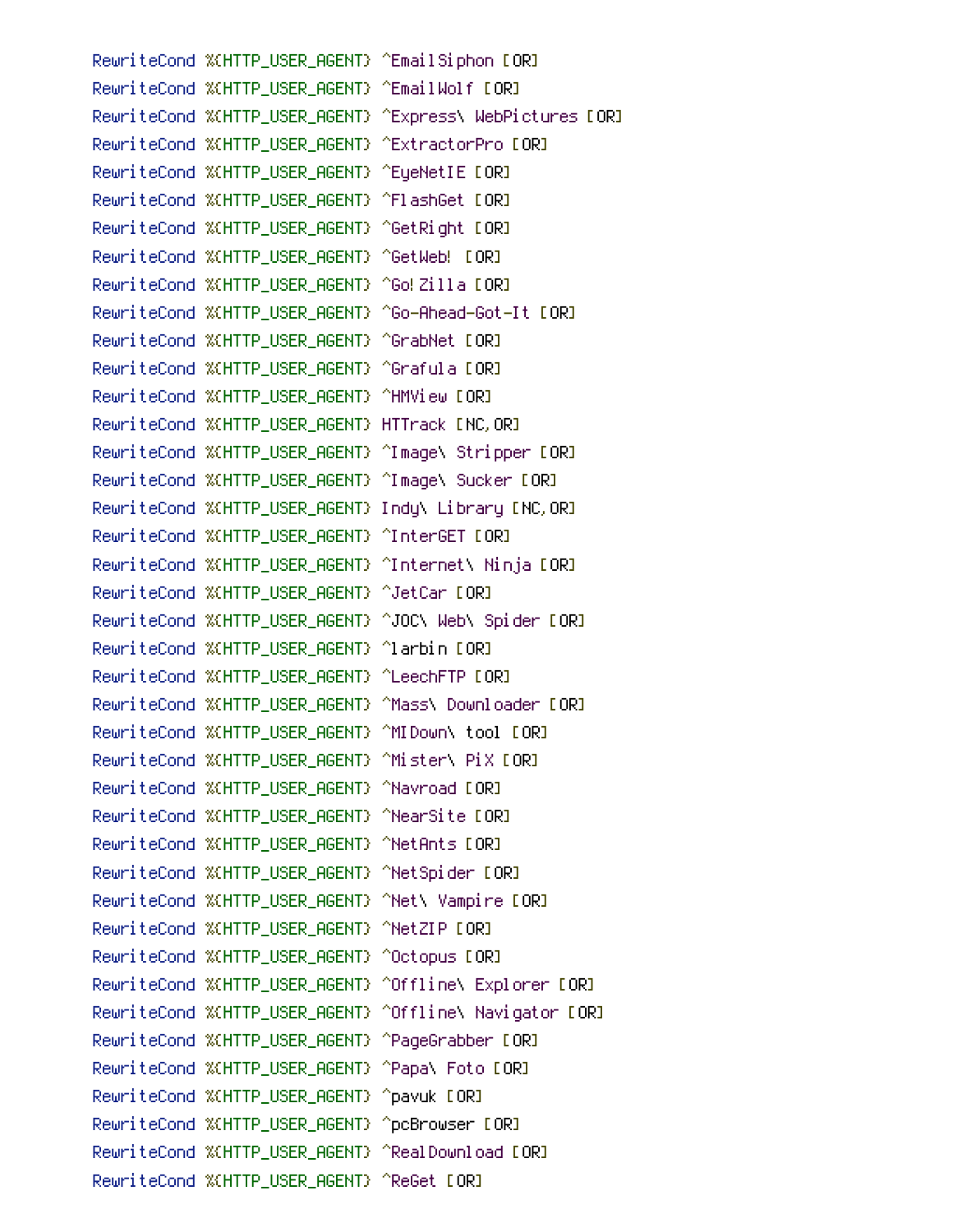RewriteCond %(HTTP\_USER\_AGENT) ^SiteSnagger [OR] RewriteCond %{HTTP\_USER\_AGENT} ^SmartDownload [OR] RewriteCond %(HTTP\_USER\_AGENT) ^SuperBot [OR] RewriteCond %(HTTP\_USER\_AGENT) ^SuperHTTP [OR] RewriteCond %{HTTP\_USER\_AGENT} ^Surfbot [OR] RewriteCond %{HTTP\_USER\_AGENT} ^tAkeOut [OR] RewriteCond %{HTTP\_USER\_AGENT} ^WWW-Mechanize [OR] RewriteCond %{HTTP\_USER\_AGENT} ^Teleport\ Pro [OR] RewriteCond %{HTTP\_USER\_AGENT} ^VoidEYE [OR] RewriteCond %{HTTP\_USER\_AGENT} ^Web\ Image\ Collector [OR] RewriteCond %{HTTP\_USER\_AGENT} ^Web\ Sucker [OR] RewriteCond %{HTTP\_USER\_AGENT} ^WebAuto [OR] RewriteCond %{HTTP\_USER\_AGENT} ^WebCopier [OR] RewriteCond %(HTTP\_USER\_AGENT) ^WebFetch [OR] RewriteCond %{HTTP\_USER\_AGENT} ^WebGo\ IS [OR] RewriteCond %{HTTP\_USER\_AGENT} ^WebLeacher [OR] RewriteCond %{HTTP\_USER\_AGENT} ^WebReaper [OR] RewriteCond %{HTTP\_USER\_AGENT} ^WebSauger [OR] RewriteCond %{HTTP\_USER\_AGENT} ^Website\ eXtractor [OR] RewriteCond %{HTTP\_USER\_AGENT} ^Website\ Quester [OR] RewriteCond %{HTTP\_USER\_AGENT} ^WebStripper [OR] RewriteCond %{HTTP\_USER\_AGENT} ^WebWhacker [OR] RewriteCond %{HTTP\_USER\_AGENT} ^WebZIP [OR] RewriteCond %{HTTP\_USER\_AGENT} ^Widow [OR] RewriteCond %(HTTP\_USER\_AGENT) ^WWWOFFLE [OR] RewriteCond %{HTTP\_USER\_AGENT} ^Xaldon\ WebSpider [OR] RewriteCond %{HTTP\_USER\_AGENT} ^Toata\ dragostea\ mea\ pentru\ diavola [OR] RewriteCond %{HTTP\_USER\_AGENT} ^Mozilla/5.0\ SF [OR] RewriteCond %{HTTP\_USER\_AGENT} ^Zeus RewriteRule  $\hat{ }$   $*$  - [F,L] </IfModule>

#### scanner bots as well as malacious input blocker

 $R_{\rm T}$  and  $R_{\rm T}$  and  $R_{\rm T}$  and  $R_{\rm T}$  are  $R_{\rm T}$  and  $R_{\rm T}$  are GeT  $\alpha$ 

## $\triangleleft$ IfModule mod rewrite.c $>$

```
RewriteCond %{HTTP_USER_AGENT} ^w3af.sourceforge.net [NC,OR]
RewriteCond %{HTTP_USER_AGENT} dirbuster [NC,OR]
RewriteCond %{HTTP_USER_AGENT} nikto [NC,OR]
RewriteCond %{HTTP_USER_AGENT} sqlmap [NC,OR]
RewriteCond %{HTTP_USER_AGENT} fimap [NC,OR]
RewriteCond %{HTTP_USER_AGENT} nessus [NC,OR]
RewriteCond %{HTTP_USER_AGENT} whatweb [NC,OR]
```